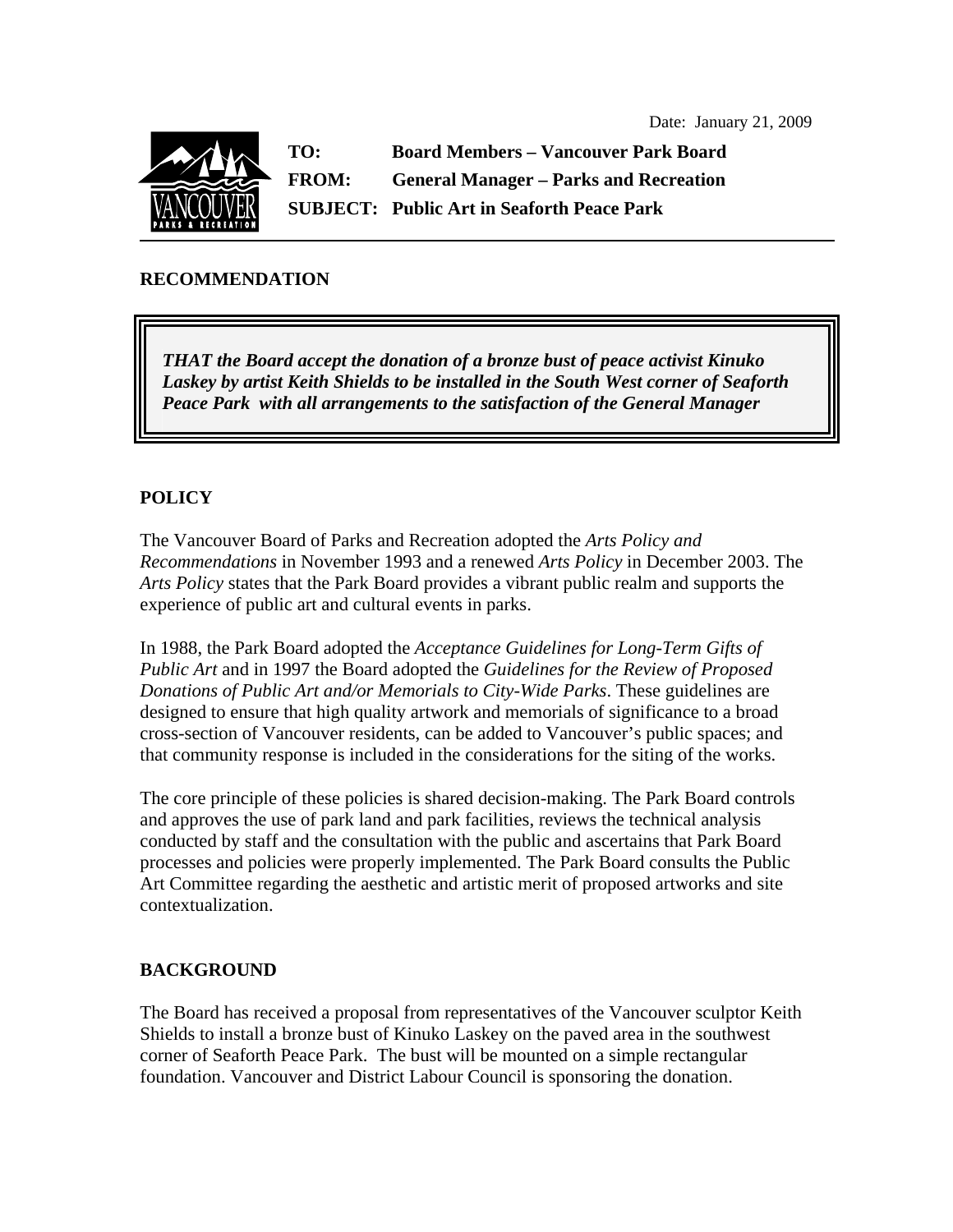### **DISCUSSION**

Kinuko Laskey was a Hiroshima survivor. She met a Canadian soldier whom she married and in 1953 the couple moved to Vancouver where Kinuko began her lifelong work as a peace and disarmament educator and activist.

Seaforth Park was originally named for the nearby Seaforth Armoury. In July 1986 the Park Board approved a fountain memorial to acknowledge the tragedy of the atomic bombing of Hiroshima. Artist Sam Carter created a water-filled bronze cauldron resting on granite containing an eternal flame, which is now a major feature of the park. The fountain's flame was lit by Kinuko Laskey at the unveiling ceremony.

In the 1992 Seaforth Park officially joined the ranks of Peace Parks across Canada. The celebrations included planting of 12 Cercidiphyllum (Katsura) trees, creating a peaceful grove at the park's southern end. At that time it was renamed Seaforth Peace Park.

On July 14, 2008 the Public Art Committee was consulted and approved this sculpture and the proposed siting in Seaforth Peace Park. They further recommended that information about Kinuko be made available to the public as an educational component and that lighting of the sculpture be considered. On August 6, 2008 Park Board staff met on location for a technical review and in October a final site was agreed on by staff, the artist and sponsors. In November the public consultation commenced with site-signage and a brochure detailing the proposal was distributed in a two-block radius. Eight comments were received, seven were highly supportive, only one expressed concern regarding public understanding the factors contributing to the end of the war. Staff clarified that this memorial was dedicated to Kinuko's work as a peace educator and activist. A recommendation that a short biography be included on-site was also received.

Text proposed for the plaque which will be inset on the foundation is in accordance with Park Board standards and reads:

#### "Kinuko Laskey"

Kinuko Laskey was a sixteen year old student nurse who survived the atomic bombing of Hiroshima. She moved to Vancouver in 1953. For many years she was unable to speak of her experience. In 1982 she broke her silence and began what became a lifelong work as a peace educator and activist. This bust honours Kinuko's life and her work. Sponsor: Vancouver and District Labour Council is proud to dedicate this monument to Kinuko Laskey's memory Sculptor: Keith Shields

With Park Board approval this memorial, installation would begin as soon as possible. A donation equivalent to 10% of the value of the work will be deposited by the sponsor into the Public Art Maintenance Reserve. The plaza area has been identified as in need of some minor upgrades as part of regular park management and these will be completed in conjunction with the installation.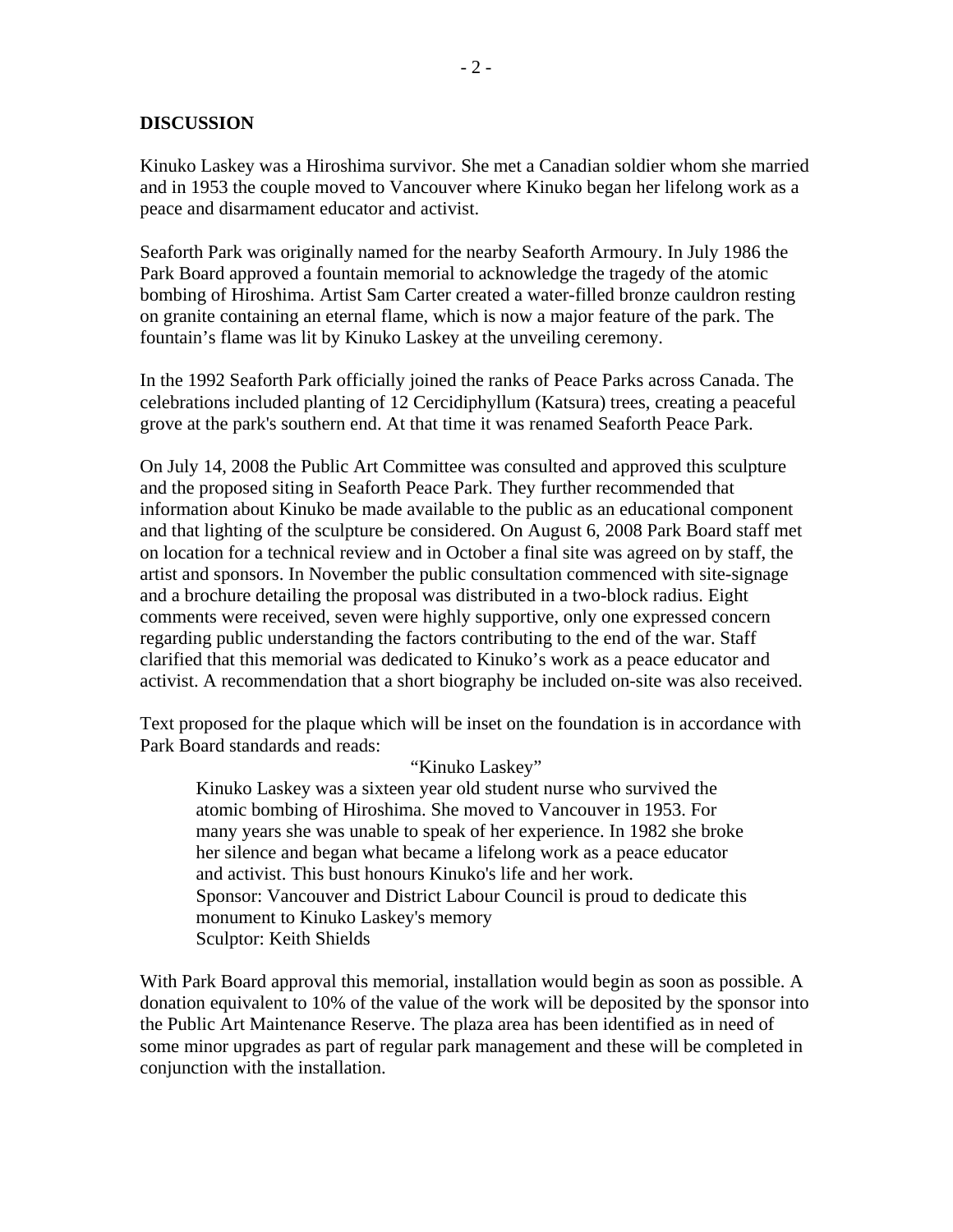#### **SUMMARY**

Staff is recommending the Board approve this proposal. The sculpture meets the Board's criteria for "Long-Term Gifts of Public Art" as determined through the processes outlined in the *Guidelines for the Review of Proposed Donations of Public Art and/or Memorials to City-Wide Parks.* Technical and risk management reviews have been completed to the satisfaction of Park Board's Planning and Operations Departments. The Public Art Committee determined the work has artistic value and that the proposed location provides an appropriate context, (the park's designation as a Peace Park and the specific history of the fountain being significant factors). Community response was also positive. Therefore, based on these results, staff concludes the memorial would be an enhancement to the park and recommends its acceptance.

Prepared by:

jil p. weaving Stanley District Vancouver Board of Parks and Recreation Vancouver, BC

:jpw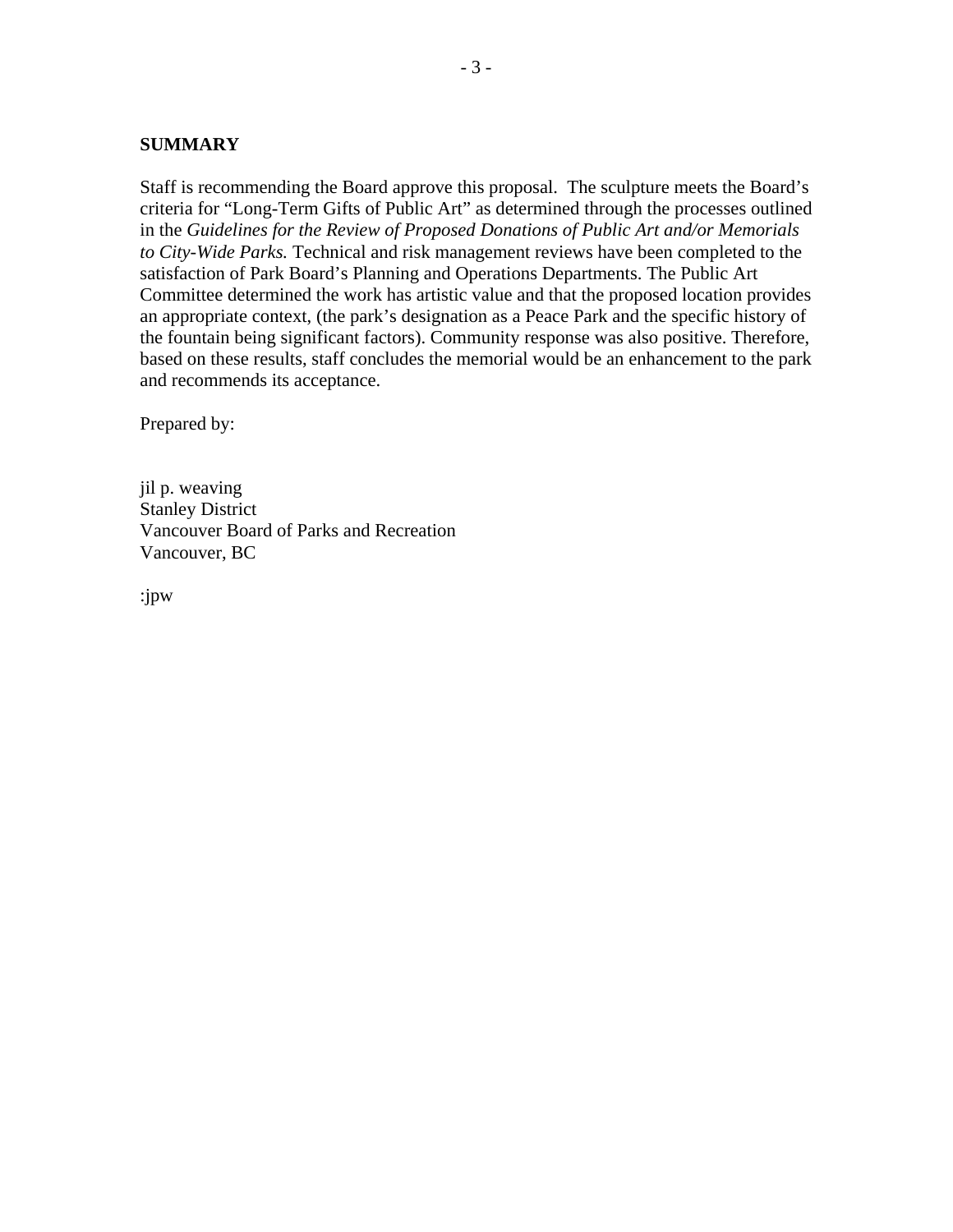# **APPENDIX A**

## **SITE PLAN**